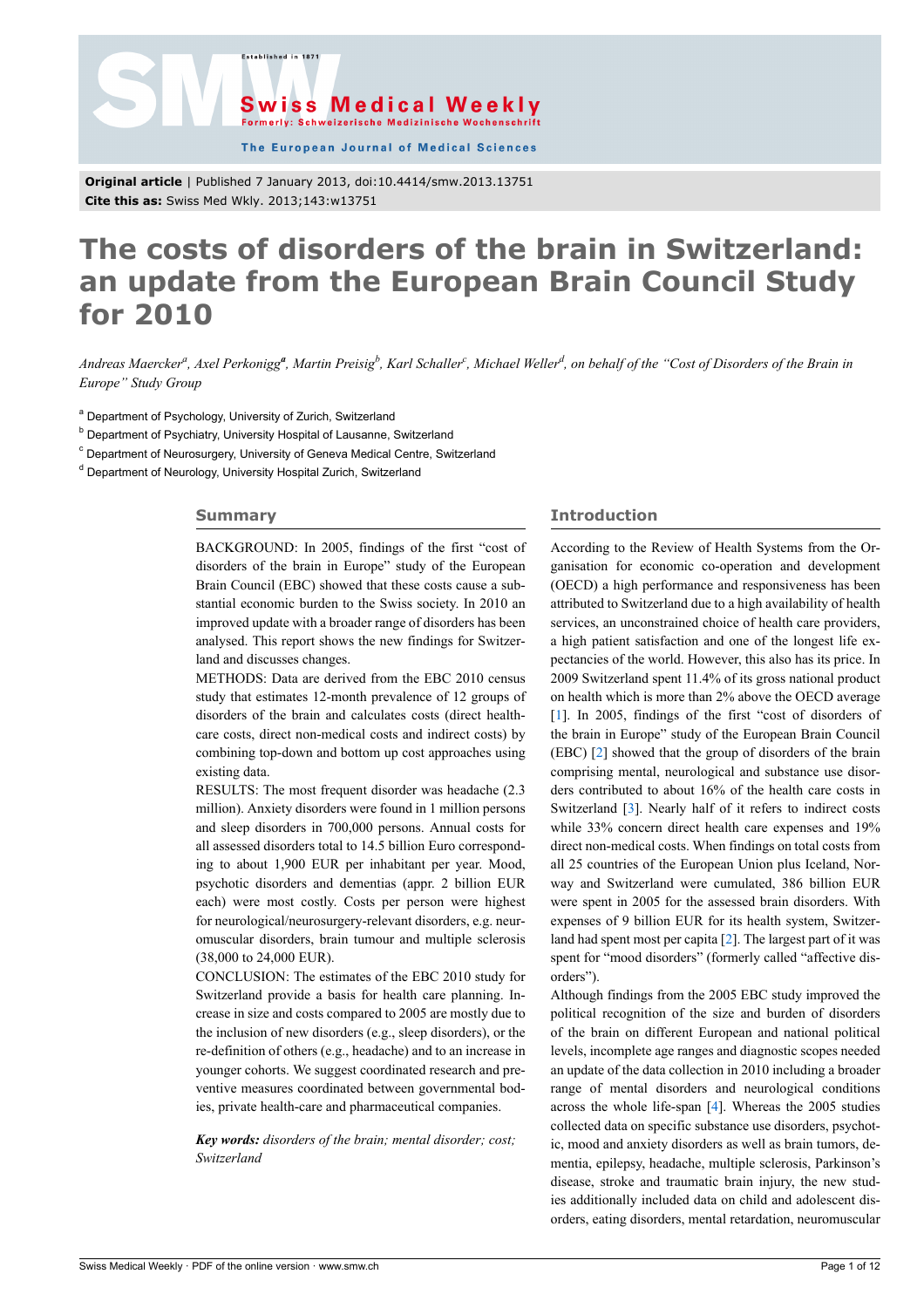disorders, sleep disorders, somatoform disorders and two additional personality disorders. These additional brain disorders together with those already included in 2005 were thought to have the highest impact on public health and health economy in European countries.

After inclusion of data assessed in 2010, the total European costs of disorders of the brain were estimated at about EUR 798 billion with the largest expenses for mood disorders [\[5\]](#page-7-4). Disregarding the newly included disorders and extensions of them in 2010 resulted in EUR 477 billion total costs compared to EUR 386 billion in the 2005 EBC studies. The difference could be explained by simply inflating the cost and population size during the 5 years period. While EUR 164 billion were allocated to extensions of the 2005 disorders (e.g. specific disregarded disorders were added to the already reviewed groups as for example posttraumatic stress disorder to anxiety disorders) the new disorders were estimated at EUR 157 billion total costs [\[5\]](#page-7-4). The aim of the present paper is to provide the specific Swiss data from the EBC 2010 study and to discuss them in relation to those of other European countries and the former study in Switzerland in 2005 [[2](#page-7-1)].

#### **Methods**

The European study was commissioned by the EBC. The EBC is a co-ordinating council formed by European organisations in psychiatry, neurology, neurosurgery, basic neuroscience, and the European patient organisations in psychiatry and neurology as well as representatives of the brainrelated pharmaceutical industry. The council was designed and managed by a steering committee that included professors Olesen (Denmark), Wittchen (Germany) and Jönsson (Sweden). The major task of the EBC is to analyse the size and burden of brain disorders in Europe and to make recommendations for politics, research, teaching and public awareness. For the "size and cost of disorders of the brain in Europe-study", the committee collaborated with the health economists Gustavsson and Svensson as well as members of expert panels related to the investigated disorders<sup>1</sup> (see also acknowledgement).

The study follows a societal perspective considering the costs of all resources that were used or lost due to a disorder or disease. These costs included the *direct health care costs* (i.e., prevention, diagnostic processes and treatment for example in a hospital or by physicians visits), the *direct non-medical costs* (e.g., social services or caregiving, informal care) and the *indirect costs* (e.g., through work absence or early retirement). Pharmaceutical expenditures were included in direct costs and estimated through use of the ATC code allowing the identification of drug classes used to treat disorders of the brain. Based on this system, statistics on pharmaceutical sales are available from which costs of drugs related to brain disorders can be derived. The total costs were calculated by using epidemiological data on the prevalence of a disorder under the consideration of economic data stemming from cost of illness studies and national or regional statistics.

Prevalence estimates were generated through expert reviews of already existing findings from general population studies or other sources. Similarly cost data were drawn

from literature reviews on already existing economic data. The methodology of the study has been presented in detail elsewhere [[4](#page-7-3), [5\]](#page-7-4). The specific steps of this approach that included also reanalyses of epidemiological data will be described in more detail below.

The current study extracts the relevant data from the EBC 2010 study [[4](#page-7-3), [5\]](#page-7-4) and presents the data for Switzerland in detailed fashion.

# **Prevalence data**

The stepwise multi-method study approach of EBC 2010 [[4](#page-7-3)] included first a literature search and review of eligible existing epidemiological data from the general population of the participating countries on the agreed diagnostic spectrum that was performed by expert panels<sup>1</sup>. Included studies were required to have used a population-based approach, explicit diagnostic information based on either research criteria of ICD-10 (WHO, 1993) or diagnostic criteria of DSM-III-R/DSM-IV (APA, 1994) and an assessment with well-established diagnostic instruments. Prevalence estimates that were drawn from the literature ideally referred to the preceding 12 months and were drawn from studies that were conducted between 1980 and 2010. In addition to international reviews on prevalence findings as for example from Tagliaferri et al. on brain injury epidemiology in Europe [[6](#page-7-5)], that are all available in [[5](#page-7-4)], the following prevalence data from original Swiss studies were included: dementia [[7](#page-7-6)] and child and adolescent disorders [[8](#page-7-7)];

In case original country data from the literature were not suitable the second step included re-analyses of data of accessible epidemiological, nationwide, general population studies as well as re-analyses of data from community studies from the participating countries to fill in gaps of estimates of prevalence and other necessary information (e.g., on comorbidity). If country specific data still missed after these procedures data from other countries were extrapolated to the countries with missing data in a third step. National expert surveys served as an independent validation component of reviewed data or for use of additional "best estimates" on prevalence data in cases data were not available by the first two steps.

For the aggregation of prevalence estimates of diagnostic findings across all EU member states median percentages and interquartile range (IQR) was most often reported. For several diagnoses, the epidemiological panels derived "best estimates" by judgement taking into account the median and range of available estimates. This was the case whenever the median appeared to be heavily biased by methodological factors as for example in case of outlier prevalence due to a limited sample from a certain age group although there is evidence for varying age-specific prevalence estimates. In this instance, panel experts choose the "best estimate" from a reference study. Furthermore, disorder-specific variations between countries (e.g., for alcohol dependence) and the occurrence in specific age groups were taken into account (e.g., for child and adolescent disorders). The last one was considered by calibrating the age specific prevalence reflecting the total population. To avoid double counting specific disorders were adjusted for comorbidity. This was for example done for personal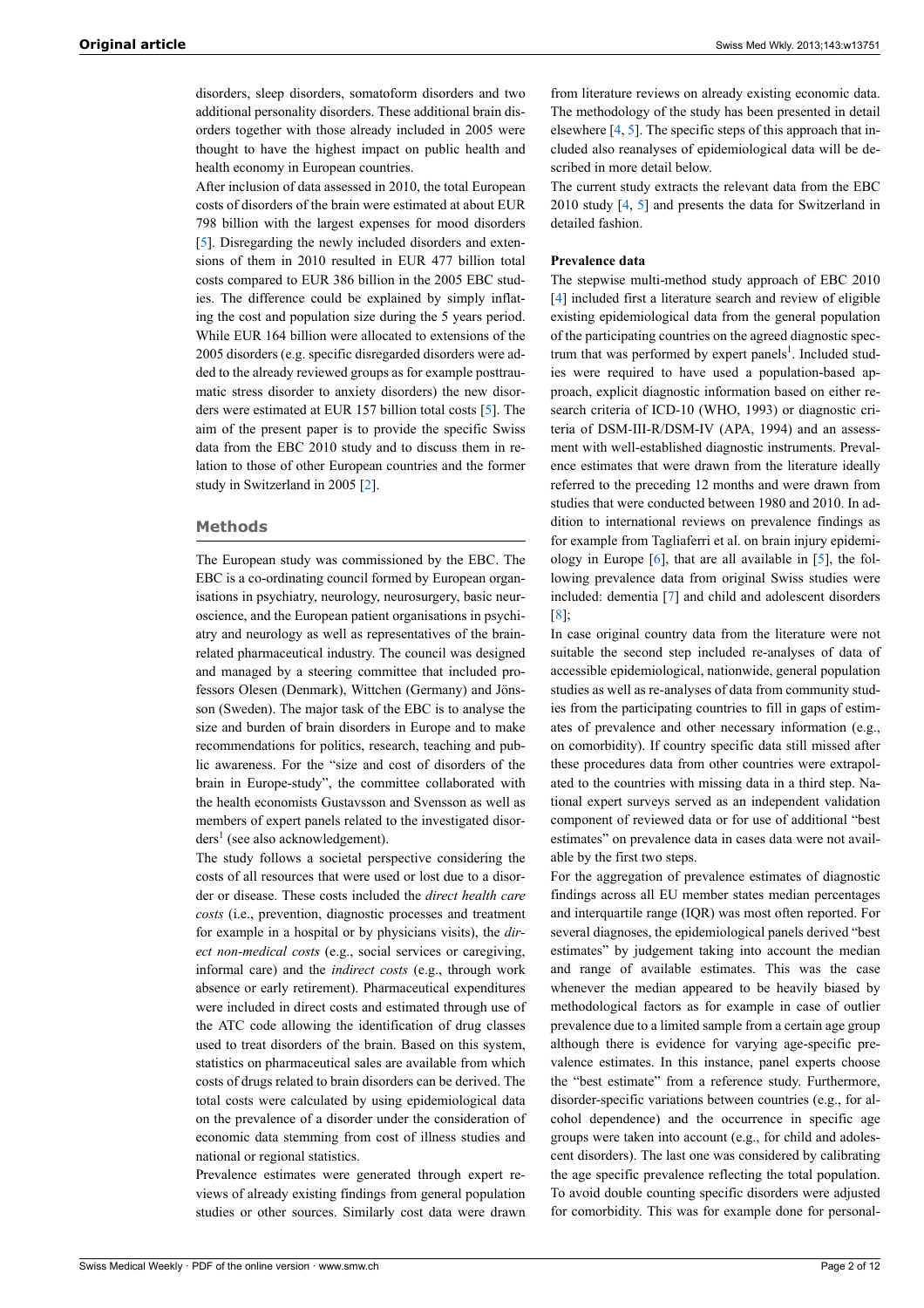ity disorders which were assumed to be most likely already counted with another mental disorder. Therefore personality disorders were excluded from overall prevalence estimates. Data for Switzerland were attained by all four aforementioned methods.

#### **Cost of illness analyses**

An approach consisting of "bottom-up"-cost-illness studies assessing individual costs was chosen to identify countryspecific costs of disorders in the EBC 2010 study. It was supplemented by the "top-down"-approach that used statistical national or regional information of groups of disorders for the identification of the specific costs of a certain disorder [[5](#page-7-4)]. Data were primarily drawn from literature analyses of eligible studies conducted in the participating countries. Included were studies that were published from January 1<sup>st</sup> 2004 on and that investigated the specific diagnoses among patients in the participating countries with a robust methodology. The following original studies contributed to Suisse cost data in the EBC 2010 study: brain tumours [[9](#page-7-8)], epilepsy [\[10](#page-7-9)], multiple sclerosis [[11\]](#page-7-10) and stroke [\[12](#page-7-11)].

Data were entered in a "European cost of illness (COI)" model that estimated total costs by using the estimated prevalence of the disorders under consideration [\[5\]](#page-7-4). The model also considers missing country-specific cost data by extrapolations from other countries. Furthermore variations of cost estimates related to the year of the assessment and the specific currency on which the data were based were considered:

(1) All data on cost estimates were adjusted to 2010 values considering country-specific inflation rates.

(2) All data on cost estimates were converted to real Euro (EUR) with nominal exchange rates from the European Central Bank.

(3) In case of unavailable eligible costs, estimate extrapolation across countries by use of an adjusted median for income, health care expenditure, and wage level differences was performed.

(4) Prevalence estimates were then used to calculate population fractions with the specific brain disorders by multiplying the estimated prevalence ratios with the number of people in each country in 2010 taking into account disorder-specific age ranges and missing costs data for the total population. The numbers of persons with each disorder (the population fractions) were then multiplied with the estimated costs per patient in each country. Specific methods that have been used for missing data are described in [\[5\]](#page-7-4).

For the current study, relevant data for Switzerland were again gained from all four sources. The currency utilised for computation were EUR adjusted by the purchasing power parity (PPP) that determines the relative value of the specific currencies of each participating country for the EBC 2010 database being in EUR, for the ease of comparability across all involved countries.

# **Results**

# **Estimated number of subjects with brain disorders in Switzerland**

Figure 1 shows the estimated numbers of affected subjects by the combined categories of mental disorders and some specific brain disorders.

Additionally data on the specific disorders within these combined categories are shown in Appendix 1. The numbers of cases per 2010 are based on "best estimates" of



#### **Figure 1**

Estimated number of subjects with a specific disorders of the brain in Switzerland in 2010 based on data from the 2011 European Brain Council (EBC) study.







**Figure 3** Total costs per affected subject in Switzerland.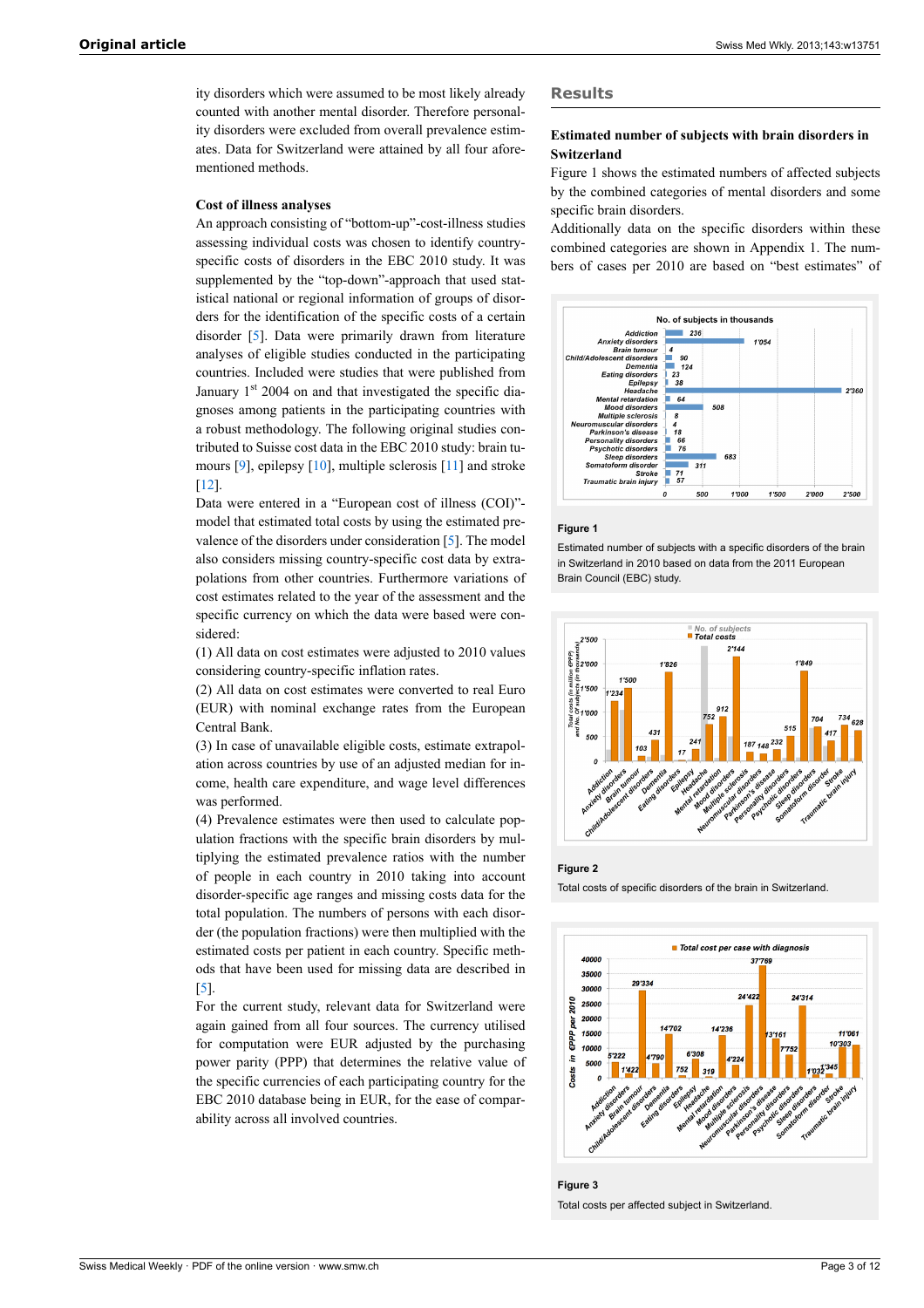the prevalence of the disorders and it is important to note again that for some specific disorders only cases of subpopulations of the relevant age groups are reported. This is true, for example, for child and adolescents disorders, which only encompassed the age range of 0 to 17 years, or dementia, which included only cases of 64 years and older. Figure 1 reveals that headache with a clear majority of tension-type headache accounted for nearly half of the cases with brain disorders (see Appendix 1). Anxiety disorders with more than one million cases and a majority of specific phobias followed on in the second place. Interestingly, the newly added category of sleep disorders, which included insomnia for a major part (Appendix 1: 444 of the 683 cases), was the third most frequent disorder and was nearly three times more prevalent than addiction. In contrast, neuromuscular disorders, brain tumors, and multiple sclerosis were relatively rare.

#### **Costs of brain disorders**

#### *Total costs*

Based on the "European COI"-model the total costs of brain disorders were specifically calculated for Switzerland with the reported numbers of subjects as shown above and the reviewed specific costs of disorders. In Switzerland the total costs of all brain disorders under consideration were estimated at 14 Billion and 574 Million EUR (nearly 20 Billion CHF in 2010). Figure 2 displays the total costs by groups of disorders and some specific disorders (orange columns). In addition, the numbers of subjects are represented by grey columns.

With more than 2 Billion Euro expenses in 2010, mood disorders were the most costly group of brain disorders followed by psychotic disorders. Given the relatively low number of cases with psychosis as compared to those with mood disorders, the high total cost of psychosis was probably attributable to the high functional impairment related to this disorder that even doubles the high cost of inpatient treatment. Regarding headache, the 752 Million Euros spent for this condition lie in the mid range of costs despite its high prevalence. In contrast, several disorders with low prevalence caused high total costs. One of them was mental retardation that cost nearly one billion Euros. Another example was stroke, which lies in the mid range of prevalence estimates, but caused costs comparable to those of sleep disorders with a much higher prevalence.



#### *Types of costs*

The societal perspective as considered here distinguished between direct health care costs that include all medical costs, direct non-medical costs, including for example costs for social services, and indirect costs encompassing periods of inability to work and early retirement. Table 1 shows how these costs were distributed with respect to the disorders.

Direct health care costs were with 5 Billion and 726 Million EUR the highest burden of brain disorder as shown in the last row of table 1. However nearly the same amount were lost earnings for brain disorders due to inability to work or early retirement, whereas direct non-medical healthcare costs added up to an amount that was lower: 3.2 Billion EUR. It is noteworthy that anxiety disorders required most direct healthcare resources in terms of cost. On the other hand, dementia accounted for nearly half of the total of direct-non medical costs. Moreover, indirect costs were particularly high for mood and for psychotic disorders with one third of all indirect costs being attributable to these two disorders. Similarly, headache, personality disorders and to a lower degree neuromuscular disorders mostly caused indirect costs, whereas stroke for example entailed high direct health care costs and only moderate non-medical and indirect costs. Given the restricted age range, no indirect costs were estimated for dementia and child or adolescent disorders. The other missing values in table 1 were due to lack of information from cost data reviews.

## *Costs per subject*

The estimation of costs per subject is also important for the allocation of financial resources although the validity of the data of the ECB 2010 was limited due to the possibility of double counting. Even though this bias has been minimized by considering the excess costs of each disorder, this limitation should be acknowledged when costs per subjects are reported. In total, subjects with brain disorders or diseases were estimated to cost 2.624 EUR in 2010. Figure 3 compares the cost per subject by groups of disorders or by specific disorders.

In contrast to the total costs, the costs per case were particularly high among relatively rare brain disorders. Neuromuscular disorders caused the highest costs per case partially due to their severe consequences, whereas 'headache' the most common brain disorder, or anxiety disorder, the most prevalent mental disorders, caused relatively low costs per case. Among mental disorders, psychotic- and personality disorders were most expensive when evaluated per subject. Again, all data were adjusted for disorder-specific comorbidity patterns.

#### *Costs per subjects by specific types of costs*

Table 2 shows that most direct health care costs per subject were spent for the treatment of brain tumours followed by neuromuscular disorders. As shown in Appendix 1, Guillan-Barré syndrome (GBS) in particular caused very high direct health care costs per subject within the neuromuscular disorder category. In contrast, direct health care costs per subject of dementia were moderate; but the direct non-medical costs per subject were higher than those for all other disorders. Both neuromuscular disorders and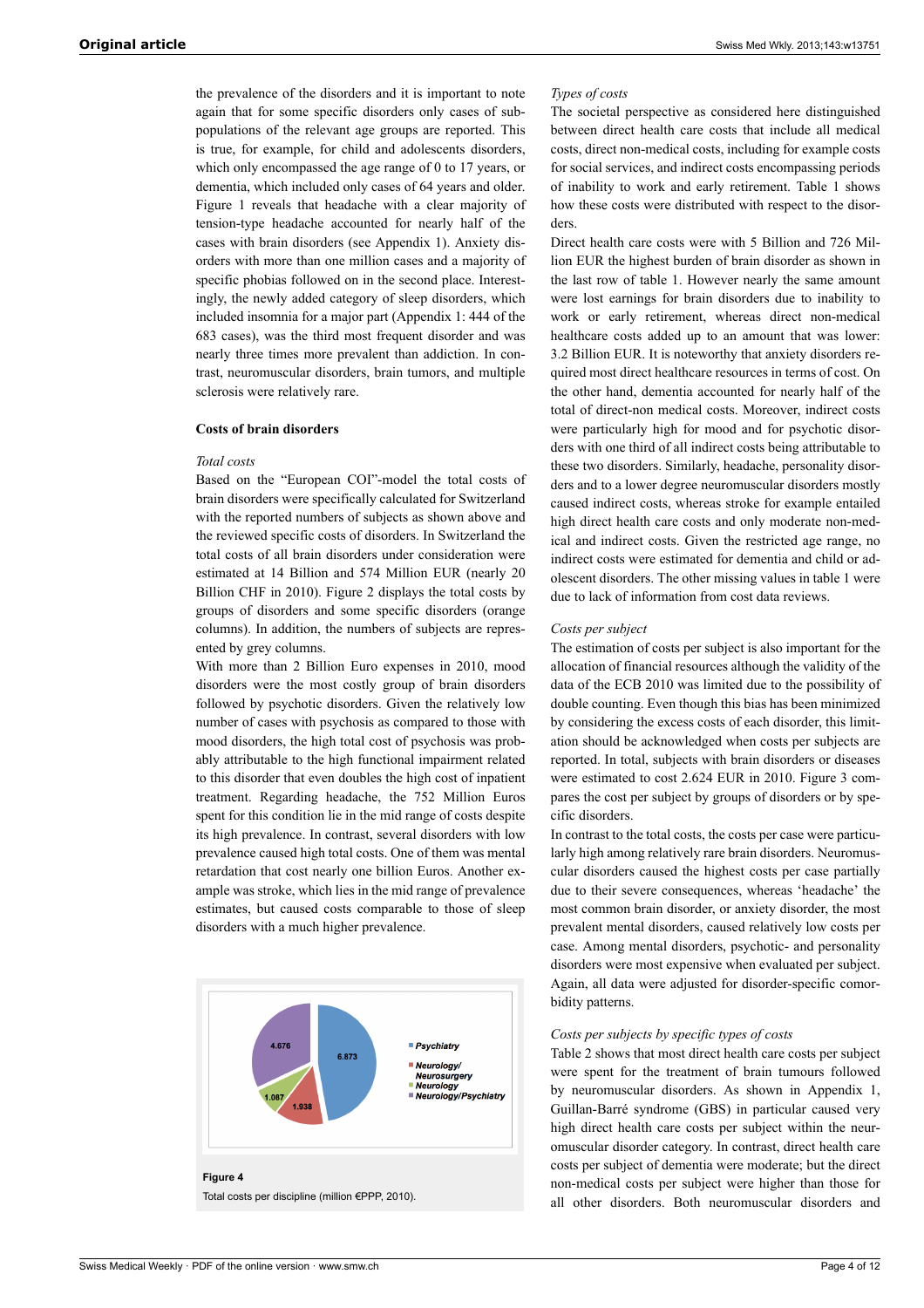psychotic disorders caused particularly high indirect costs per subject. With respect to personality disorders, the relatively high costs per case as compared to the other mental disorders were essentially due to borderline personality disorder (Appendix 1). The costs per subject of the other mental disorders were in the moderate to lower range.

#### *Total costs per discipline*

We also aimed to divide the total costs by discipline. Psychiatry includes the following disorders: psychotic, personality, child/adolescent, mood, anxiety, somatoform and eating disorders were assigned to Psychiatry. Neurology alone was decided to include: neuromuscular disorders, multiple sclerosis, headache. A mixed neurology/neurosurgery category was defined to consist of brain tumours, Parkinson's disease, traumatic brain injury, stroke and epilepsy. A mixed neurology/psychiatry category included dementia, mental retardation, addiction (alcohol use disorders and opioid dependence), and sleep disorders. Note that clinical psychology or neuropsychology contribute to all these medical disciplines to a greater or lesser extent.

Figure 4 shows that 6.9 billion EUR total costs were allocated to Psychiatric care. If neurological costs were combined with psychiatric and neurosurgery costs they summarize to 7.7 billion EUR with 1.087 Billion EUR allocated to core neurological diseases.

#### **Discussion**

The new data on the size and burden of brain diseases or disorders from the EBC 2010 studies have provided an update of the 2005 assessment of disorders of the brain in the European Union, Iceland, Norway and Switzerland. The inclusion of a broader set of diagnoses than in the first study in 2005 has led to a two times higher estimate of the costs of brain disorders in 2010. With respect to Switzerland, the total cost of nearly 9 Billion EUR in 2005 rose to 14.5 Billion EUR in 2010, which is a slightly smaller increase compared to that of other countries. The specific findings and limitations as well as the implications will be discussed in the following sections.

#### **The frequency of brain disorders**

Between 2005 and 2010 the estimated number of diagnoses of disorders of the brain in Switzerland increased remarkably [\[3\]](#page-7-2). A significant part of the increase resulted from the inclusion of the tension type headache that had not been assessed in 2005. Together with the two other new types of headache it accounted for 1.5 Million cases. Another million cases were attributable to disorders that were newly included in the 2010 assessment. These new disorders included sleep disorders, somatoform disorders and child and adolescent disorders. However, compared to the assessment in 2005 there was also an increase within the anxiety disorders category (about 300'000 more cases), mood disorders and addiction (each about 100'000 subjects more), and psychotic disorders (40 000 more cases). A part of some of the increase within categories relied on the extension in the EBC 2010 coverage of disorders, e.g., post-traumatic stress disorder was recently included in the anxiety disorders category and opioid dependence has been only recently added [[4](#page-7-3)]. Therefore the real increase of affected individuals was much lower than suggested by the overall difference of affected subjects between the two assessments which is in line with findings from other participating EBC countries that partially found few differences between the two assessments when regarding the former disorder categories [[4\]](#page-7-3).

With respect to the relatively small remaining increase of affected individuals (about 700.000 persons) in Switzerland that might be not attributable to the extensions the specific Swiss data from more recent studies, new country spe-

| Table 1: Total costs of direct healthcare-, non-medical- and indirect costs. |                            |                                |                          |                       |  |  |  |
|------------------------------------------------------------------------------|----------------------------|--------------------------------|--------------------------|-----------------------|--|--|--|
|                                                                              | Costs (million €PPP, 2010) |                                |                          |                       |  |  |  |
| Collapsed groups of brain disorders/                                         | <b>Total costs</b>         | <b>Direct healthcare costs</b> | Direct non-medical costs | <b>Indirect costs</b> |  |  |  |
| specific disorders                                                           |                            |                                |                          |                       |  |  |  |
| Addiction                                                                    | 1.234                      | 490                            | 287                      | 457                   |  |  |  |
| Anxiety disorders                                                            | 1.500                      | 987                            | 2                        | 511                   |  |  |  |
| <b>Brain tumour</b>                                                          | 103                        | 68                             |                          | 35                    |  |  |  |
| Child/Adolescent disorders                                                   | 431                        | 55                             | 376                      | n.a.                  |  |  |  |
| Dementia                                                                     | 1.826                      | 355                            | 1.471                    | n.a.                  |  |  |  |
| Eating disorders                                                             | 17                         | 13                             |                          | 3                     |  |  |  |
| Epilepsy                                                                     | 241                        | 148                            | 25                       | 68                    |  |  |  |
| Headache                                                                     | 752                        | 182                            | $\Omega$                 | 570                   |  |  |  |
| Mental retardation                                                           | 912                        | 628                            | 284                      | $\star$               |  |  |  |
| Mood disorders                                                               | 2.144                      | 557                            | 307                      | 1.280                 |  |  |  |
| Multiple sclerosis                                                           | 187                        | 54                             | 71                       | 62                    |  |  |  |
| Neuromuscular disorders                                                      | 148                        | 39                             | 29                       | 80                    |  |  |  |
| Parkinson's disease                                                          | 232                        | 109                            | 96                       | 27                    |  |  |  |
| Personality disorders                                                        | 515                        | 72                             | 54                       | 389                   |  |  |  |
| Psychotic disorders                                                          | 1.849                      | 622                            | $\star$                  | 1.227                 |  |  |  |
| Sleep disorders                                                              | 704                        | 419                            | $\Omega$                 | 285                   |  |  |  |
| Somatoform disorder                                                          | 417                        | 205                            | ÷                        | 212                   |  |  |  |
| Stroke                                                                       | 734                        | 510                            | 172                      | 52                    |  |  |  |
| Traumatic brain injury                                                       | 628                        | 213                            | 66                       | 349                   |  |  |  |
| Total                                                                        | 14.574                     | 5.726                          | 3.241                    | 5.607                 |  |  |  |
| $* =$ unavailable: n a $=$ not annicable due to restricted ane range         |                            |                                |                          |                       |  |  |  |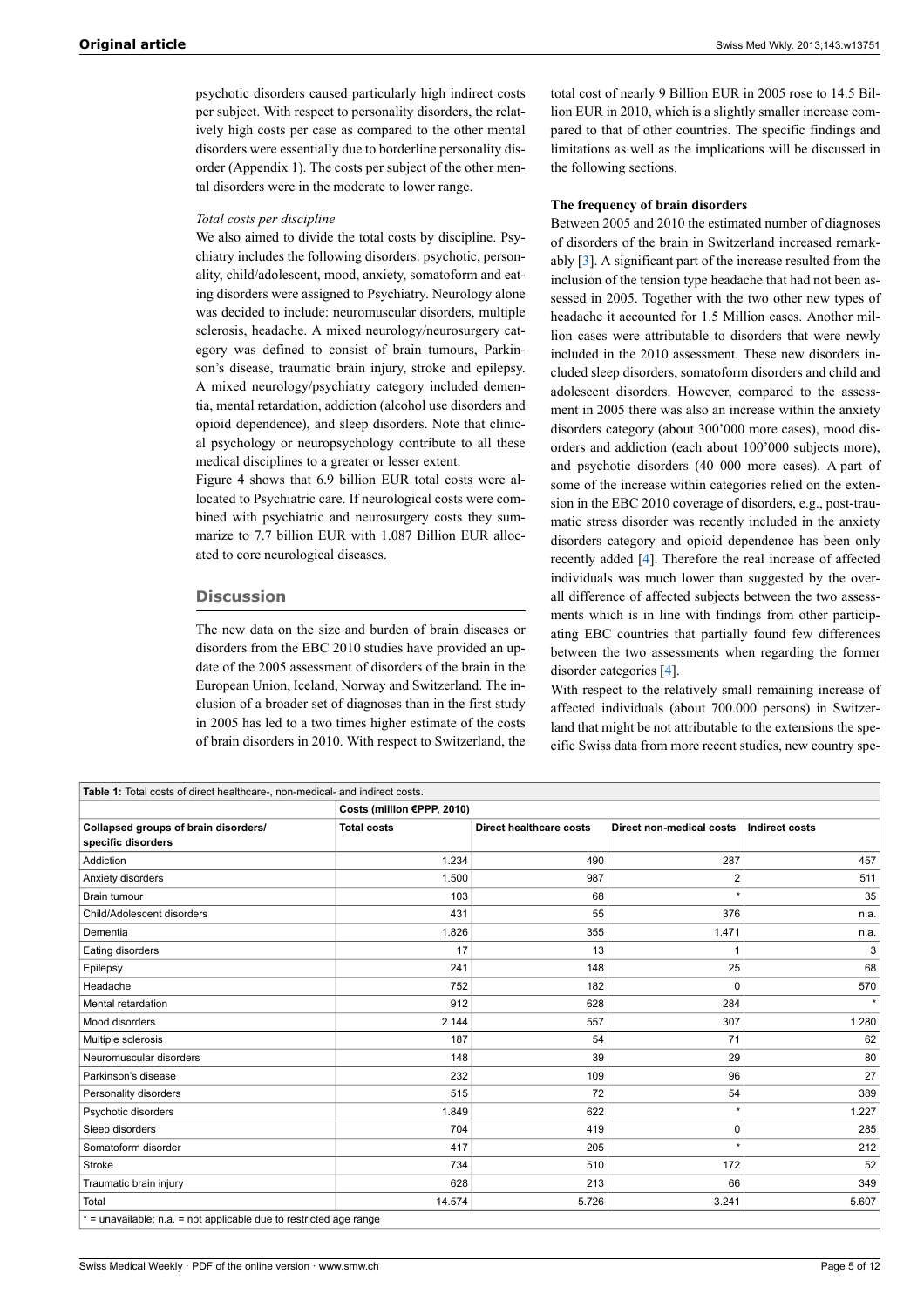cific reports or updated "best estimates" for Switzerland that regarded for example the country-specific increase of older age cohorts may have been responsible. Furthermore an overall population increase has been notified from the Switzerland and other European countries between 2005 and 2010,

On the other hand there is an ongoing debate on other causes. In clinical studies it could be attributable to lower barriers for individuals with mental disorders to seek professional help. Alternatively, increased proneness of subjects to report psychiatric symptoms or a real cohort effect as for example an increase of cases in younger cohorts as for example with respect to substance use disorders could explain elevated prevalence estimates of mental disorders in more recent studies [\[13](#page-7-12)]. In contrast the increasing prevalence of dementia is expected given the aging of the population in developed countries  $[14]$  $[14]$  and the 25% risk for dementia of all causes in individuals aged 90 years and older  $[15]$  $[15]$ .

#### **Costs of brain disorders**

The costs of disorders of the brain raised from EUR 8.9 Billion in 2005 to EUR 14.5 Billion in 2010. These higher costs were mostly attributable to the increase of subjects and diagnoses, respectively, included into the 2010 report. Similarly to the 2005 assessment, the largest part of the total costs in Switzerland was allocated to care for mood disorders [\[3\]](#page-7-2). Dementia costs increased from 320 Million by a factor of 5.5 to 1.8 Billion. Swiss data from 2007 [\[16](#page-7-15)] reported even higher costs of 3.5 billion (without indirect cost), but these differences may be explained by different calculations for institutional care costs. For substance use disorders the overall costs remained unchanged despite an increase of the prevalence of these disorders since 2005.

However, there were also some significant reductions of costs of some disorders. For instance, epilepsy costs decreased from 370 million to 240 million, while Multiple sclerosis costs decreased from 290 to 190 million. These developments are difficult to explain. Compared with the 2005 data, direct non-medical costs decreased for both epilepsy and multiple sclerosis. Moreover, there was a strong decrease of indirect costs for epilepsy, raising the possibility that improved treatment options and altered patterns of care were largely responsible for the overall decrease in cost.

In the neurology/neurosurgery area the total costs for stroke increased by a factor of 2.5 fold to 730 Million EUR. This increase is in line with high costs reported in the United Kingdom for this category [\[17](#page-7-16), [18](#page-7-17)]. It might reflect increased use of new treatment options such as thrombolytic therapy and more extensive neurorehabilitation which, however, should result in a stronger decrease in indirect cost than has been reported so far. But even more, the new data on traumatic brain injury also revealed a steep increase from 67 to 628 Million EUR. In 2005 cost data for this category lacked direct non-medical costs as well as indirect costs and were estimated to a three times lower amount for direct health care costs [\[3\]](#page-7-2). This latter difference may be due to different uses in disease registration; registration for TBI or subarachnoid haemorrhage is currently only in the process of its nationwide establishment [\[18](#page-7-17), [19\]](#page-7-18).

When comparing the Swiss total costs to the European partners of the EBC study as has been done by Gustavsson et al. [\[5\]](#page-7-4), Switzerland lies between Portugal (13.130 €PPP million) and Austria (15.996 €PPP million) which corresponds to much lower expenditures as compared to the leading partner Germany with 152,719 €PPP million. However, more meaningful to compare but also limited to model estimations and different wage levels are the costs per capita which show that Switzerland is in 2010 in the  $7<sup>th</sup>$  position right behind Germany among the 30 partners with about 1.900 EUR per capita (European mean, 1.550 EUR).

| Table 2: Direct healthcare, non-medical and indirect costs annually per subject. |                                 |                                |                                 |                       |  |  |  |  |
|----------------------------------------------------------------------------------|---------------------------------|--------------------------------|---------------------------------|-----------------------|--|--|--|--|
|                                                                                  | Costs per subjects (€PPP, 2010) |                                |                                 |                       |  |  |  |  |
| Collapsed groups of brain disorders/                                             | <b>Total costs</b>              | <b>Direct healthcare costs</b> | <b>Direct non-medical costs</b> | <b>Indirect costs</b> |  |  |  |  |
| specific disorders                                                               |                                 |                                |                                 |                       |  |  |  |  |
| Addiction                                                                        | 5.222                           | 2.073                          | 1.216                           | 1.933                 |  |  |  |  |
| Anxiety disorders                                                                | 1.422                           | 936                            | 2                               | 485                   |  |  |  |  |
| <b>Brain tumour</b>                                                              | 29.334                          | 19.295                         |                                 | 10.039                |  |  |  |  |
| Child/Adolescent disorders                                                       | 4.790                           | 609                            | 4.181                           | n.a.                  |  |  |  |  |
| Dementia                                                                         | 14.702                          | 2.858                          | 11.844                          | n.a.                  |  |  |  |  |
| Eating disorders                                                                 | 752                             | 559                            | 62                              | 131                   |  |  |  |  |
| Epilepsy                                                                         | 6.308                           | 3.879                          | 645                             | 1.785                 |  |  |  |  |
| Headache                                                                         | 319                             | 77                             | $\Omega$                        | 242                   |  |  |  |  |
| Mental retardation                                                               | 14.236                          | 9.808                          | 4.428                           |                       |  |  |  |  |
| Mood disorders                                                                   | 4.224                           | 1.098                          | 605                             | 2.521                 |  |  |  |  |
| Multiple sclerosis                                                               | 24.422                          | 7.073                          | 9.258                           | 8.090                 |  |  |  |  |
| Neuromuscular disorders                                                          | 37.769                          | 9.913                          | 7.348                           | 20.508                |  |  |  |  |
| Parkinson's disease                                                              | 13.161                          | 6.172                          | 5.446                           | 1.543                 |  |  |  |  |
| Personality disorders                                                            | 7.752                           | 1.082                          | 818                             | 5.852                 |  |  |  |  |
| Psychotic disorders                                                              | 24.314                          | 8.174                          |                                 | 16.140                |  |  |  |  |
| Sleep disorders                                                                  | 1.032                           | 614                            | $\star$                         | 418                   |  |  |  |  |
| Somatoform disorder                                                              | 1.345                           | 662                            |                                 | 683                   |  |  |  |  |
| <b>Stroke</b>                                                                    | 10.303                          | 7.161                          | 2.417                           | 725                   |  |  |  |  |
| Traumatic brain injury                                                           | 11.061                          | 3.745                          | 1.164                           | 6.152                 |  |  |  |  |
| Total                                                                            | 2.624                           | 988                            | 559                             | 1.076                 |  |  |  |  |
| * = unavailable; n.a. = not applicable due to restricted age range               |                                 |                                |                                 |                       |  |  |  |  |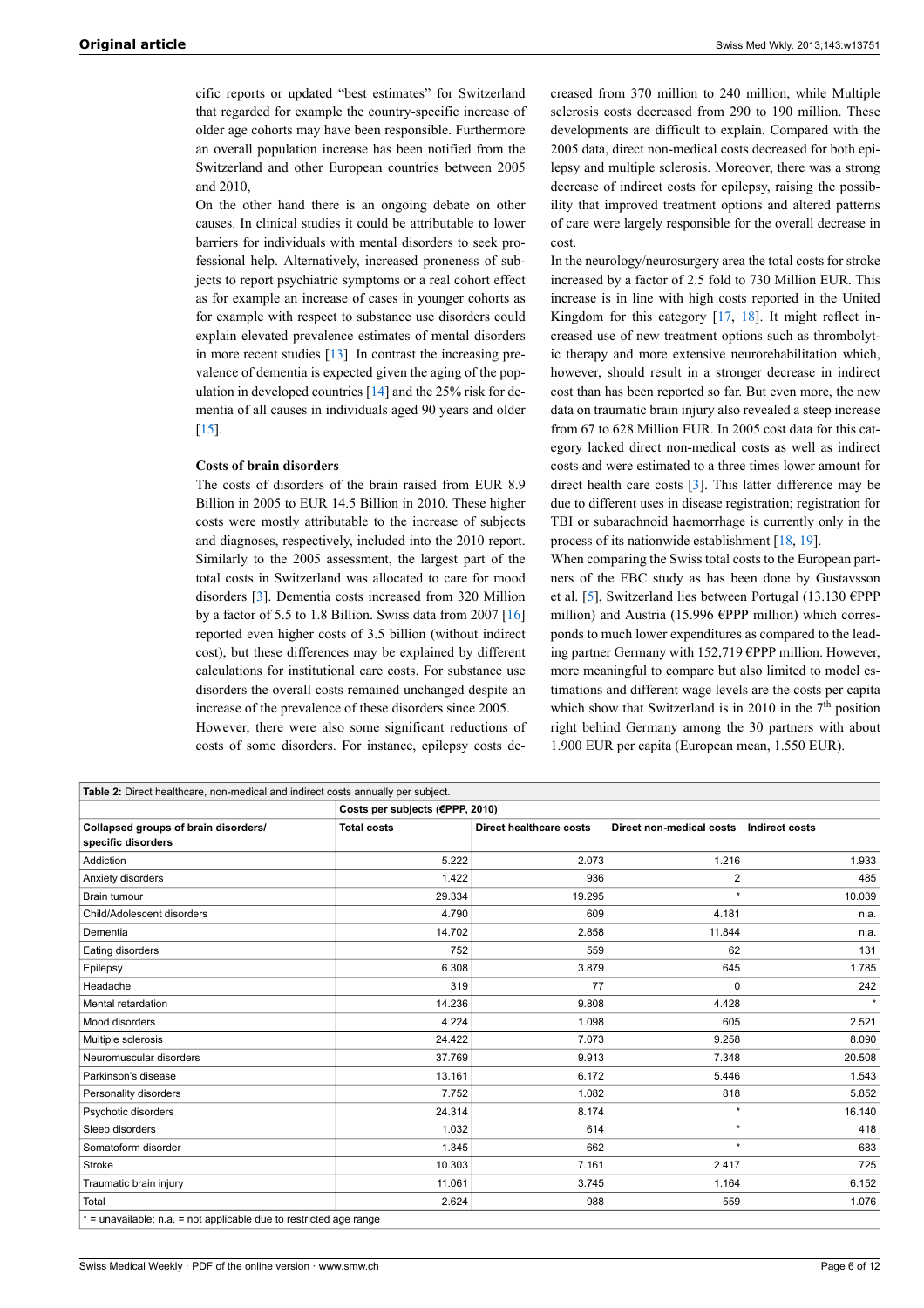# **Limitations**

Although the present paper was based on information from a variety of Swiss or international studies as well as the judgment of experts in the field, the results need to be considered in the context of several limitations:

First, data on prevalence estimates from epidemiological studies were not available for all disorders in all participating countries including Switzerland. This limitation was minimized by using different methods to include other data on prevalence e.g., from national reports or by assuming a European median prevalence which was used for extrapolation of data across countries. Moreover there were only few complete original cost-data available for Switzerland which made it necessary to use data from other countries for cost extrapolation after adaptation to the income, expenditure or wage level of Switzerland.

Second, most cost data were based on clinical samples that were not representative for the overall patient population of disorders under consideration. The risk of an overestimation of costs by using mostly treated subjects was reduced by the introduction of severity categories.

Third, double counting of subjects affected by more than one disorder could have entailed an overestimation of aggregated costs although cost estimates were based on excess costs of the specific disorders.

Fourth, the estimates of the size and costs of disorders of the brain did not include the whole range of disorders of the brain which resulted in cost estimates that were rather conservative. For example, nicotine dependence was not included. In addition, not all costs for specific disorders were available.

#### **Conclusions and implications**

Despite the above-mentioned limitations, this update to the EBC studies currently presents the best possible estimate of the size and burden of disorders of the brain in Switzerland. The total costs of these disorders that were assessed in 2010 correspond to nearly 10% of the costs of the Suisse health system if only the direct health care costs are taken. This significantly exceeds the estimations of the 2005 EBC data for Switzerland [[3](#page-7-2)] and, thus, highlights the clinical and society burden of disorders of the brain which must be taken into account by decision makers in health services and finance departments. Only cardiovascular diseases, which occupy the second position in terms of cost, cause a comparable burden of disease [\[20](#page-7-19)].

Very few data exist on the other disorder groups in Switzer-land for the last 5 years besides the already in [[3](#page-7-2)] mentioned obesity, asthma and severe sepsis. Particular cost estimations were recently published on Swiss data on acute coronary syndrome [[21\]](#page-7-20), psoriasis [\[22](#page-7-21)], low back pain [\[21](#page-7-20)] and major surgical procedures [\[23](#page-7-22)]. Again, in accordance with WHO data on the burden of diseases in high and middle income countries, the costs of disorders of the brain far outweigh the costs of other disease-groups like cancer and metabolic diseases.

The enormous size and burden of disorders of the brain in Switzerland emphasizes the major need of increased efforts in research fields of psychiatry, neurology, and neurosurgery as well as of neuropsychology and epidemiology. This should be considered as a priority for the national health

and research budget. Switzerland, like other highly developed countries in the world, should focus its research on causes and risks of diseases with the ultimate goal of improving prevention. If national policy has recently reinforced the role of primary care medicine, this effort has to be balanced out with appropriate means to also strengthen the role of medical and psychological specialities. Although some of the most prevalent disorders of the brain, such as mood or sleep disorders, headache and dementia also play a significant role in primary care, the progress in treating these and more cost-intensive conditions will depend on scientific progress in the concerned specialities.

Structurally, being one of the smaller European countries, Switzerland has the chance to develop new models of integrated research cooperation that include governmental bodies, private health-care and pharmaceutical companies. This would be a promising approach, especially in the areas of the highly complex disorders of the brain. Finally, as already outlined in [[3](#page-7-2)] with respect to the 2005 data, the Swiss society needs a permanent effort to monitor and analyse the size and burden of these disorders through continuous studies in order to improve the allocation of health services in the future.

**"Cost of Disorders of the Brain in Europe" Study Group:** Members from Switzerland were Roselind Lieb, Hans-Christoph Steinhausen, Martin Preisig, and Andreas Maercker. **Acknowledgement:** Besides the EBC steering committee from the European Brain Council

[\(http://www.europeanbraincouncil.org/](http://www.europeanbraincouncil.org/)) consisting of Jes Olesen (Danish Headache Centre, Department of Neurology, Glostrup University Hospital, Denmark), Hans-Ulrich Wittchen (Institute of Clinical Psychology and Psychotherapy, Dresden, Germany) and Bengt Jönsson (Stockholm School of Economics, Sweden) in collaboration with lead health economists Anders Gustavsson (Optuminsight, Stockholm, Sweden) and Mikael Svensson (Department of Economics and Statistics, Karlstad University, Sweden) enormous and unpaid efforts of epidemiological and economic experts who have worked voluntarily for the 2010 Cost of disorders of the brain study of the EBC should be acknowledged : Stefanie Drabsch (University of Florence, Italy), Manfred Döpfner (University of Cologne, Germany), Simon Forstmeier (University of Zürich, Switzerland), Andrea Gabilondo (Generalitat de Catalunya, Barcelona, Spain), Andrew Gloster (Technische Universität Dresden, Germany), David Hilton-Jones (University of Oxford, United Kinfdom), Michael Höfler (Technische Universität Dresden, Germany), Corinna Jacobi (Technische Universität Dresden, Germany), Danica Klempova (EMCDDA, Lisbon, Portugal), Rafael Martinez Leal (University of Granada, Spain), Gunther Meinlschmidt (University of Basel, Switzerland), Jayadeep Patra (Centre for Addiction and Mental Health, Toronto, Canada), Rafael Martínez-Leal, Jose García-Ibáñez, and Francisco Aguilera (Fundació Villablanca Reus), Peter van den Bergh (The Université catholique de Louvain, Belgium), Julian Vicente (EMCDDA, Lisbon, Portugal), Frank Verhulst (Erasmus Medical Center– Sophia Children's Hospital, Rotterdam, Netherlands), Johannes Wancata (Universitätsklinik für Psychiatrie, Vienna). Julien Mendlewicz (Hospital Erasme ULB, Department of Psychiatry, Brussels), Hristo Hinkov (Department of Global Mental Health, National Centre for Public Health Protection, Sofia), Ioanna Katsounari (The Chicago School Of Professional Psychology, Chicago), Cyril Höschl (Prague Psychiatric Center, Prague); Denmark: Povl Munk-Jörgensen (Aalborg Psychiatric Hospital, Aalborg), Eduard Maron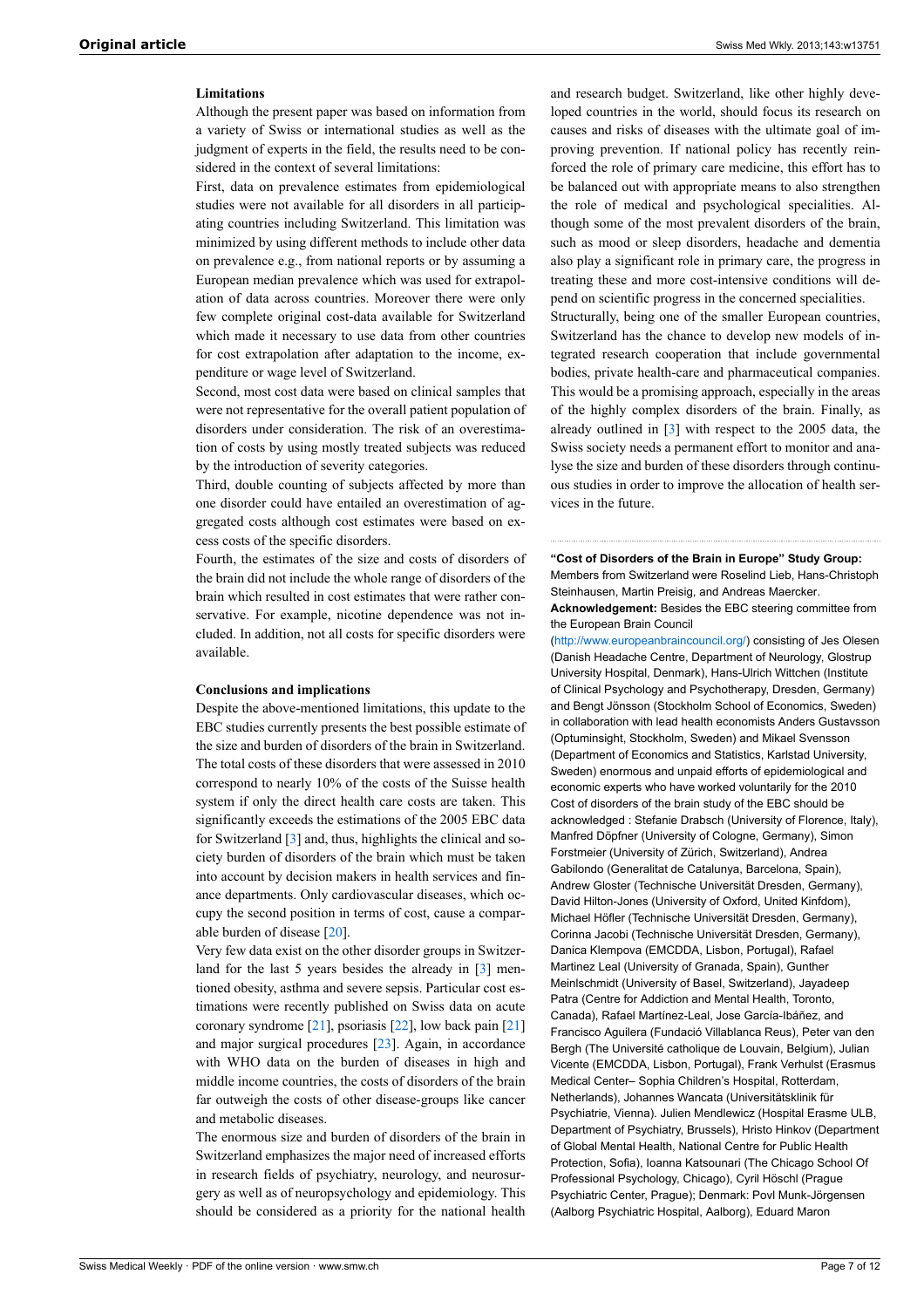<span id="page-7-10"></span><span id="page-7-9"></span><span id="page-7-8"></span><span id="page-7-7"></span>(University of Tartu, Tartu), Erkki Isometsä (Institute of Clinical Medicine, Helsinki), Jean-Pierre Lèpine (Hôpital FernandWidal, Paris), Petros Skapinakis (School of Medicine, Ioannina), Zoltan Rihmer (National Institute for Psychiatry and Neurology, Budapest), Jon G. Stefánsson (Landspitalinn-University Hospital, Reykjavík), Donna Tedstone Doherty (Health Research Board, Dublin), Elmārs Rancāns (Latvian Academy of Medicine, Riga), Gintautas Daubaras (Mental Health Center, Vilnius), Arunas Germanavicius (Vilnius University, Vilnius), Ron de Graaf (Trimbos-Instituut, Utrecht), Kari Ann Leiknes (University of Oslo, Oslo), Bogdan Ioan Voinescu (University of Medicine and Pharmacy, Cluj-Napoca), Alexandra Brazinova (International Neurotrauma Research Organisation, Vienna), Mojca Dernovsek (Educational and Research Institute Ozara, Ljubljana), Jordi Alonso (Institut Municipal d'Investigació Mèdica, Barcelona), Rafael Martínez-Leal, Jose García-Ibáñez, and Francisco Aguilera (Fundació Villablanca Reus), Martin Preisig (University of Lausanne, Prilly-Lausanne), and Traolach Brugha (Leicester General Hospital).

<span id="page-7-13"></span><span id="page-7-12"></span><span id="page-7-11"></span>**Funding / potential competing interests:** Information about the sponsoring organization, the European Brain Council, is available at its Web site [www.europeanbraincouncil.org](http://www.europeanbraincouncil.org)

<span id="page-7-15"></span><span id="page-7-14"></span>*Correspondence: Andreas Maercker, MD, Department of Psychology, University of Zurich, CH-8050 Zürich, Switzerland, [maercker\[at\]psychologie.uzh.ch](mailto:maercker@psychologie.uzh.ch)*

#### <span id="page-7-17"></span><span id="page-7-16"></span><span id="page-7-0"></span>**References**

- 1 OECD-World Health Organization. OECD reviews of health systems Switzerland: OECD Publishing; 2011.
- <span id="page-7-1"></span>2 Andlin-Sobocki P, Jonsson B, Wittchen H-U, Olesen J. Cost of disorders of the brain in Europe. Eur J Neurol. 2005;12:1–27.
- <span id="page-7-18"></span><span id="page-7-2"></span>3 Jäger M, Sobocki P, Rössler W. Cost of disorders of the brain in Switzerland with a focus on mental disorders. Swiss Med Wkly. 2008;138(1):4–11.
- <span id="page-7-19"></span><span id="page-7-3"></span>4 Wittchen H-U, Jacobi F, Rehm J, Gustavsson A, Svensson M, Jonsson B, et al. The size and burden of mental disorders and other disorders of the brain in Europe 2010. Eur Neuropsychopharmacol. 2011;21(9):655–79.
- <span id="page-7-20"></span><span id="page-7-4"></span>5 Gustavsson A, Svensson M, Jacobi F, Allgulander C, Alonso J, Beghi E, et al. Cost of disorders of the brain in Europe 2010. Eur Neuropsychopharmacol. 2011;21:655–79.
- <span id="page-7-21"></span><span id="page-7-5"></span>6 Tagliaferri F, Compagnone C, Korsic M, Servadei F, Kraus J. A systematic review of brain injury epidemiology in Europe. Acta Neurochir. 2006;148(3):255–68.
- <span id="page-7-22"></span><span id="page-7-6"></span>7 Gostynski M, Ajdacic-Gross V, Gutzwiller F, Michel JP, Herrmann F. Prevalence of dementia in the City of Zurich. Soz Praventivmed. 2002;47(5):330–5.
- 8 Steinhausen HC, Metzke CW, Meier M, Kannenberg R. Prevalence of child and adolescent psychiatric disorders: The Zurich Epidemiological Study. Acta Psychiatr Scand. 1998;98(4):262–71.
- 9 Wasserfallen JB, Ostermann S, Leyvraz S, Stupp R. Cost of temozolomide therapy and global care for recurrent malignant gliomas followed until death. Neuro Oncol. 2005;7(2):189–95.
- 10 Gessner U, Sagmeister M, Horisberger B. The cost of epilepsy in Switzerland. Int J Health Sci. 1993;4:121–8.
- 11 Kobelt G, Berg J, Lindgren P, Gerfin A, Lutz J. Costs and quality of life of multiple sclerosis in Switzerland. Eur J Health Econ. 2006;7:86–95.
- 12 Mahler MP, Zuger K, Kaspar K, Haefeli A, Jenni W, Leniger T, et al. A cost analysis of the first year after stroke – early triage and inpatient rehabilitation may reduce long term costs. Swiss Med Wkly. 2008;138:459–65.
- 13 Horwitz AV, Wakefiled JC. The loss of sadness. How psychiatry transformed normal sorrow into depressive disorder. Oxford: Oxford University Press; 2007.
- 14 Kalaria RN, Maestre GE, Arizaga R, Friedland RP, Galasko D, Hall K, et al. Alzheimer's disease and vascular dementia in developing countries: Prevalence, management, and risk factors. The Lancet Neurology. 2008;7(9):812–26.
- 15 Corrada MM, Brookmeyer R, Paganini-Hill A, Berlau D, Kawas CH. Dementia incidence continues to increase with age in the oldest old: the 90+ study. Ann Neurol. 2010;67(1):114–21.
- 16 Kraft E, Marti M, Werner S, Sommer H. Cost of dementia in Switzerland. Swiss Med Wkly. 2010;140.
- 17 Rivero-Arias O, Gray A, Wolstenholme J. Burden of disease and costs of aneurysmal subarachnoid haemorrhage (aSAH) in the United Kingdom. Cost Eff Resour Alloc. 2010;8:6.
- 18 Rivero-Arias O, Wolstenholme J, Gray A, Molyneux AJ, Kerr RS, Yarnold JA, et al. The costs and prognostic characteristics of ischaemic neurological deficit due to subarachnoid haemorrhage in the United Kingdom. Evidence from the MRC International Subarachnoid Aneurysm Trial. J Neurol. 2009;256:367–73.
- 19 Schatlo B, Fung C, Fathi A-R, Sailer M, Winkler K, Daniel RT, et al. Introducing a nationwide registry: the Swiss study on aneurysmal subarachnoid haemorrhage (Swiss SOS). Acta Neurochir. 2012.
- 20 Mathers C, Fat DM, Boerma JT. The global burden of disease: 2004 update. Geneva: World Health Organisation; 2008.
- 21 Wieser S, Horisberger B, Schmidhauser S, Eisenring C, Brügger U, Ruckstuhl A, et al. Cost of low back pain in Switzerland in 2005. Eur J Health Econ. 2011;12(5):455–67.
- 22 Navarini AA, Laffitte E, Conrad C, Piffaretti P, Brock E, Ruckdaeschel S, et al. Estimation of cost-of-illness in patients with psoriasis in Switzerland. Swiss Med Wkly. 2010;140(5):85–91.
- 23 Vonlanthen R, Slankamenac K, Breitenstein S, Puhan MA, Müller MK, Hahnloser D, et al. The impact of complications on costs of major surgical procedures: a cost analysis of 1200 patients. Ann Surg. 2011;254(6):907–13.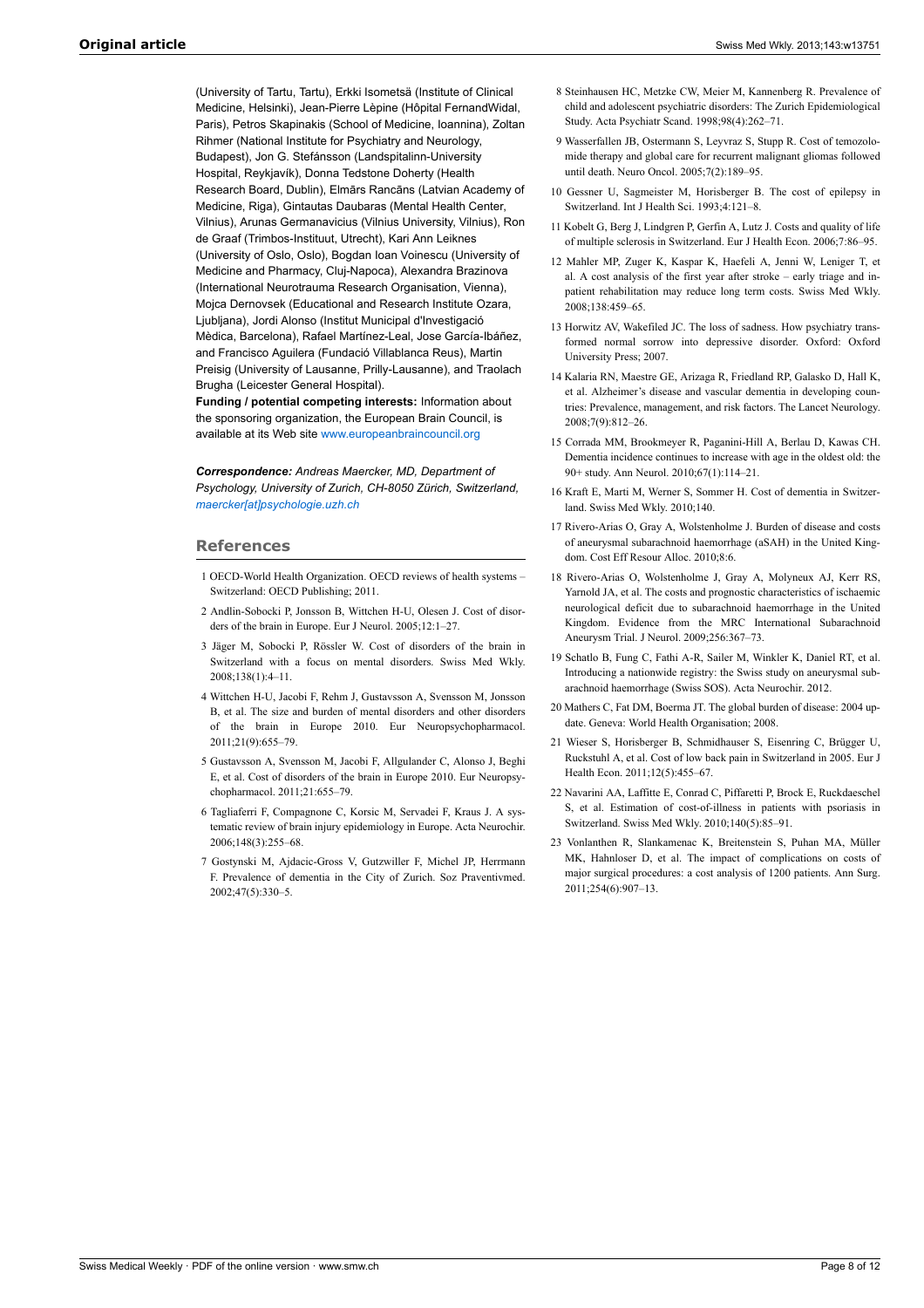# **Appendix 1**

| <b>Appendix 1</b>                               |                            |                                     |                                     |               |                   |                                     |                                       |                |                   |
|-------------------------------------------------|----------------------------|-------------------------------------|-------------------------------------|---------------|-------------------|-------------------------------------|---------------------------------------|----------------|-------------------|
| Disorders/diseases                              | Number of                  |                                     | Cost per subject (in €PPP per 2010) |               |                   |                                     | Total cost (in million €PPP per 2010) |                |                   |
|                                                 | subjects (in<br>thousands) | <b>Direct</b><br>healthcare<br>cost | Direct non-<br>medical cost         | Indirect cost | <b>Total cost</b> | <b>Direct</b><br>healthcare<br>cost | Direct non-<br>medical cost           | Indirect cost  | <b>Total cost</b> |
| Addiction                                       | 236                        | 2.073                               | 1.216                               | 1.933         | 5.222             | 490                                 | 287                                   | 457            | 1.234             |
| - Alcohol                                       | 221                        | 1.904                               | 1.285                               | 2.055         | 5.244             | 422                                 | 284                                   | 455            | 1.161             |
| Opioids                                         | 15                         | 4.582                               | 187                                 | 116           | 4.886             | 68                                  | 3                                     | $\overline{2}$ | 73                |
| Anxiety disorders                               | 1.054                      | 936                                 | $\overline{2}$                      | 485           | 1.422             | 987                                 | $\overline{2}$                        | 511            | 1.499             |
| Agoraphobia                                     | 134                        | 471                                 | $\pmb{0}$                           | 911           | 1.382             | 63                                  | $\pmb{0}$                             | 122            | 185               |
| GAD                                             | 135                        | 1.378                               | $\mathbf 0$                         | 273           | 1.652             | 185                                 | 0                                     | 37             | 222               |
| <b>OCD</b>                                      | 44                         | 775                                 | 0                                   | 270           | 1.045             | 34                                  | $\pmb{0}$                             | 12             | 46                |
| Panic disorder                                  | 120                        | 1.179                               | $\mathbf 0$                         | 792           | 1.971             | 142                                 | 0                                     | 95             | 237               |
| <b>PTSD</b>                                     | 117                        | 1.488                               | 18                                  | $\mathbf 0$   | 1.506             | 174                                 | $\mathbf 2$                           | 0              | 177               |
| Social phobia                                   | 154                        | 1.018                               | $\mathbf 0$                         | 570           | 1.588             | 157                                 | $\mathbf 0$                           | 88             | 244               |
| Specific phobia                                 | 350                        | 659                                 | 0                                   | 449           | 1.108             | 231                                 | 0                                     | 157            | 388               |
| Brain tumour                                    | $\overline{4}$             | 19.295                              | $\mathbf 0$                         | 10.039        | 29.334            | 68                                  | $\mathbf 0$                           | 35             | 103               |
| Child/Adolescent disorders                      | 90                         | 609                                 | 4.181                               | $\mathbf 0$   | 4.790             | 55                                  | 376                                   | $\mathbf 0$    | 430               |
| ADHD                                            | 50                         | 656                                 | 393                                 | 0             | 1.048             | 32                                  | 19                                    | 0              | 52                |
| - Autism                                        | 8                          | 1.799                               | 35.168                              | 0             | 36.967            | 15                                  | 291                                   | 0              | 306               |
| <b>Conduct Disorder</b>                         | 32                         | 228                                 | 2.026                               | $\pmb{0}$     | 2.255             | $\overline{7}$                      | 65                                    | $\mathbf 0$    | 72                |
| Dementia                                        | 124                        | 2.858                               | 11.844                              | $\mathbf 0$   | 14.702            | 355                                 | 1.471                                 | 0              | 1.826             |
| Eating disorders                                | 23                         | 559                                 | 62                                  | 131           | 752               | 12,8                                | 1,4                                   | 3,0            | 17,2              |
| - Anorexia                                      | 13                         | 992                                 | 104                                 | 223           | 1.319             | 12,6                                | 1,3                                   | 2,8            | 16,7              |
| Bulimia                                         | 10                         | 22                                  | 10                                  | 17            | 49                | 0,2                                 | 0,1                                   | 0,2            | 0,5               |
| Epilepsy                                        | 38                         | 3.879                               | 645                                 | 1.785         | 6.308             | 148                                 | 25                                    | 68             | 241               |
| Headache                                        | 2.360                      | 77                                  | 0                                   | 242           | 319               | 182                                 | $\pmb{0}$                             | 570            | 752               |
| Migraine                                        | 767                        | 114                                 | $\mathbf 0$                         | 324           | 438               | 87                                  | $\mathbf 0$                           | 248            | 336               |
| Medicine overuse                                | 107                        | 420                                 | $\mathbf 0$                         | 2.396         | 2.817             | 45                                  | 0                                     | 257            | 302               |
| Other headaches                                 | 166                        | 45                                  | $\mathbf 0$                         | 28            | 73                | $\overline{7}$                      | 0                                     | 5              | 12                |
| Tension type                                    | 1.319                      | 32                                  | $\mathbf 0$                         | 45            | 77                | 42                                  | $\mathbf 0$                           | 60             | 102               |
| Mental retardation                              | 64                         | 9.808                               | 4.428                               | $\mathbf 0$   | 14.236            | 628                                 | 284                                   | 0              | 912               |
| Mood disorders                                  | 508                        | 1.098                               | 605                                 | 2.521         | 4.224             | 557                                 | 307                                   | 1.280          | 2.144             |
| Bipolar disorder                                | 46                         | 870                                 | 733                                 | 7.125         | 8.727             | 40                                  | 34                                    | 328            | 402               |
| Major depression                                | 462                        | 1.121                               | 593                                 | 2.062         | 3.775             | 517                                 | 274                                   | 952            | 1.743             |
| Multiple sclerosis                              | 8                          | 7.073                               | 9.258                               | 8.090         | 24.422            | 54                                  | 71                                    | 62             | 187               |
| Neuromuscular disorders                         | 3,9                        | 9.913                               | 7.348                               | 20.508        | 37.769            | 38,6                                | 28,6                                  | 79,9           | 147,1             |
| - ALS                                           | 0,8                        | 15.611                              | 15.056                              | 5.537         | 36.204            | 12,5                                | 12,1                                  | 4,4            | 29,1              |
| <b>CIDP</b>                                     | 0,2                        | 21.538                              | 3.578                               | 4.461         | 29.577            | 4,7                                 | 0,8                                   | 1,0            | 6,4               |
| <b>GBS</b>                                      | 0,1                        | 71.863                              | 0                                   | 2.789         | 74.651            | 7,2                                 | 0,0                                   | 0,3            | 7,5               |
| <b>MMN</b>                                      | 0,0                        | 21.538                              | 3.578                               | 4.461         | 29.577            | 0,8                                 | 0,1                                   | 0,2            | 1,2               |
| Muscular dystrophies                            | 2,0                        | 1.833                               | 7.226                               | 35.831        | 44.890            | 3,7                                 | 14,7                                  | 72,8           | 91,2              |
| Myasthenia gravis                               | 0,6                        | 12.672                              | 1.014                               | 1.319         | 15.006            | 7,9                                 | 0,6                                   | 0,8            | 9,3               |
| - PDN                                           | 0,1                        | 21.538                              | 3.578                               | 4.461         | 29.577            | 1,7                                 | 0,3                                   | 0,3            | 2,3               |
| Parkinson's disease                             | 18                         | 6.172                               | 5.446                               | 1.543         | 13.161            | 109                                 | 96                                    | 27             | 232               |
| Personality disorders                           | 66                         | 1.082                               | 818                                 | 5.852         | 7.752             | 72                                  | 54                                    | 389            | 515               |
| - Antisocial                                    | 31                         | 784                                 | 0                                   | 3.249         | 4.033             | 24                                  | 0                                     | 100            | 124               |
| Borderline                                      | 36                         | 1.337                               | 1.519                               | 8.083         | 10.939            | 48                                  | 54                                    | 289            | 392               |
| Psychotic disorders                             | 76                         | 8.174                               | 0                                   | 16.140        | 24.314            | 622                                 | 0                                     | 1.227          | 1.849             |
| Sleep disorders                                 | 683                        | 614                                 | $\pmb{0}$                           | 418           | 1.032             | 419                                 | 0                                     | 285            | 705               |
| - Hypersomnia                                   | 48                         | 1.142                               | 0                                   | 549           | 1.691             | 54                                  | 0                                     | 26             | 80                |
| Insomnia                                        | 444                        | 213                                 | 0                                   | 0             | 213               | 95                                  | 0                                     | 0              | 95                |
| Narcolepsy                                      | 1                          | 2.577                               | 0                                   | 4.541         | 7.117             | 4                                   | 0                                     | 6              | 10                |
| - Sleep apnea                                   | 190                        | 1.404                               | 0                                   | 1.331         | 2.734             | 267                                 | $\pmb{0}$                             | 253            | 520               |
| Somatoform disorder                             | 311                        | 662                                 | $\mathbf 0$                         | 683           | 1.345             | 205                                 | 0                                     | 212            | 418               |
| Stroke                                          | 71                         | 7.161                               | 2.417                               | 725           | 10.303            | 510                                 | 172                                   | 52             | 733               |
| Traumatic brain injury                          | 57                         | 3.745                               | 1.164                               | 6.152         | 11.061            | 213                                 | 66                                    | 349            | 628               |
| Total                                           | 5.793                      | 988                                 | 559                                 | 1.076         | 2.624             | 5.724                               | 3.241                                 | 6.234          | 15.199            |
| 1 = Alcohol use disorders and opioid dependence |                            |                                     |                                     |               |                   |                                     |                                       |                |                   |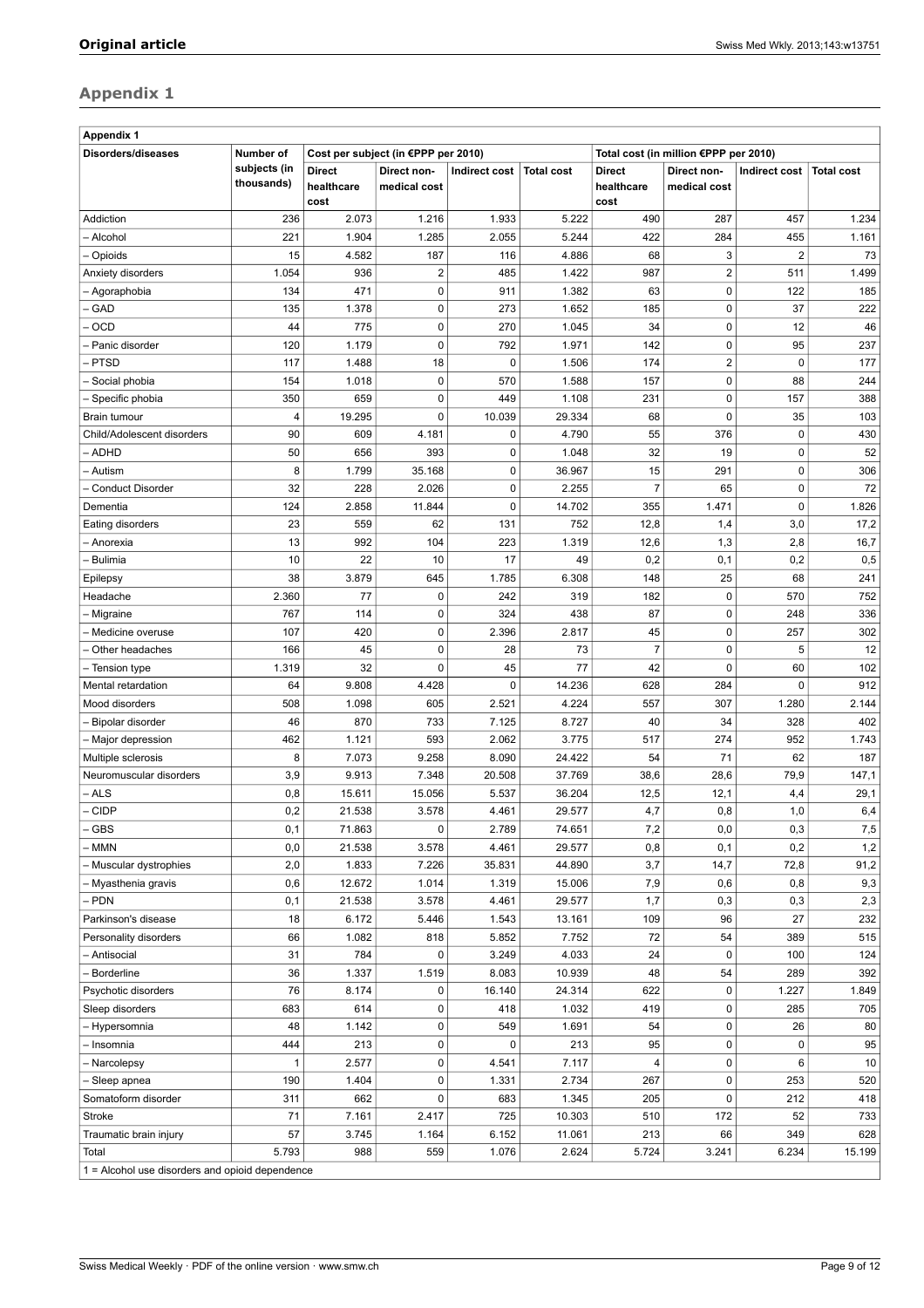# **Figures (large format)**



# **Figure 1**

Estimated number of subjects with a specific disorders of the brain in Switzerland in 2010 based on data from the 2011 European Brain Council (EBC) study.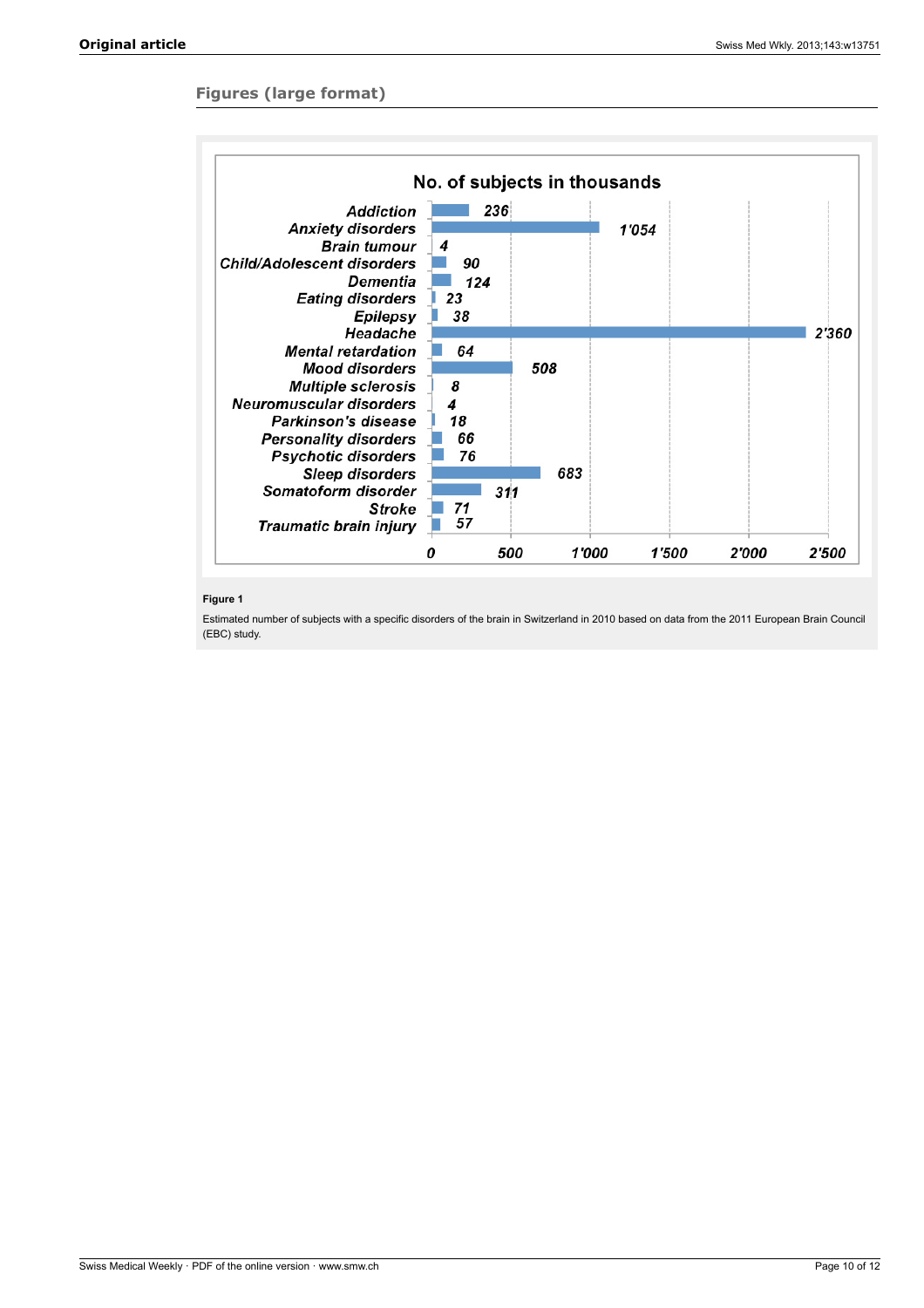

# **Figure 2**

Total costs of specific disorders of the brain in Switzerland.